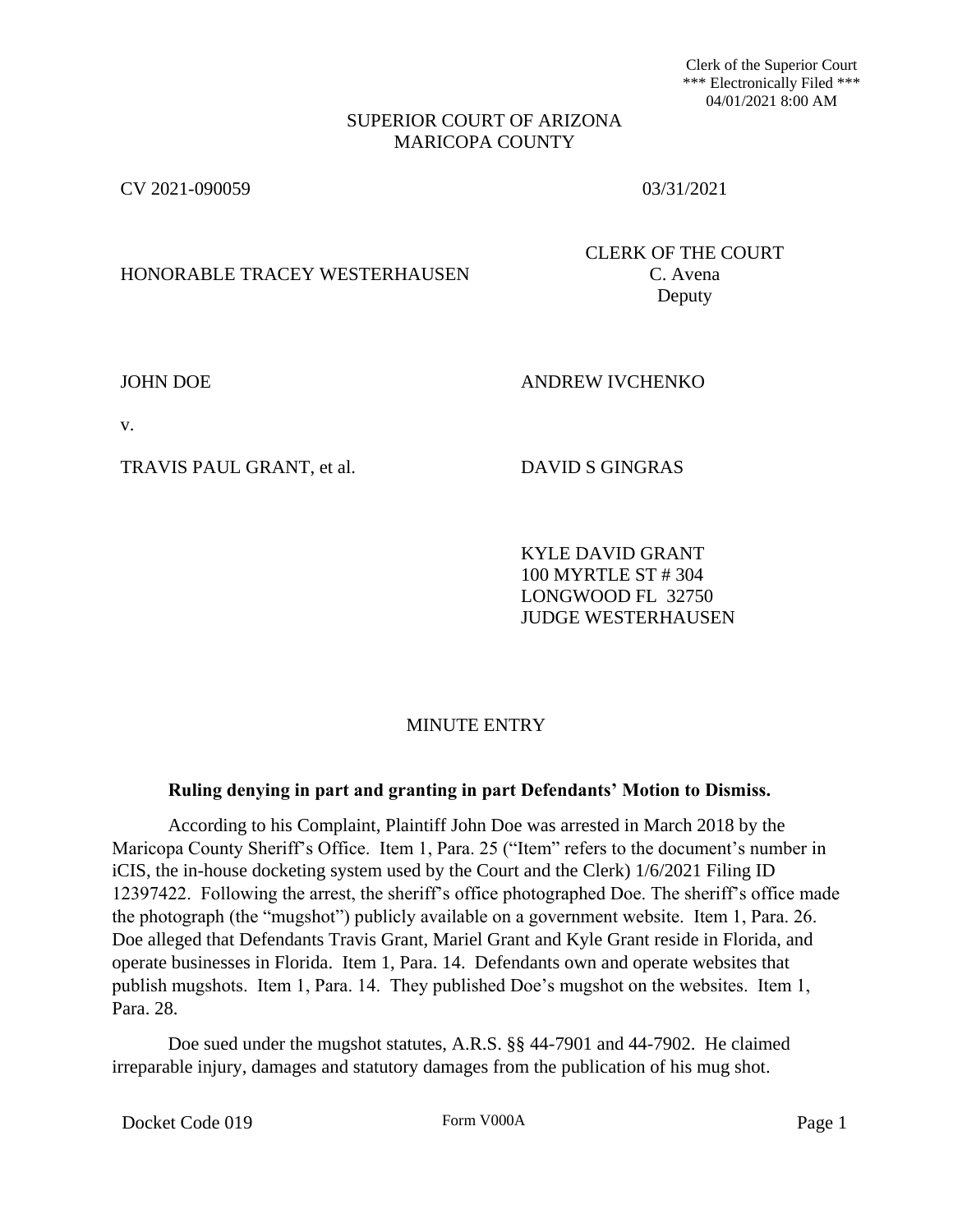## SUPERIOR COURT OF ARIZONA MARICOPA COUNTY

### CV 2021-090059 03/31/2021

Two Defendants, Travis and Mariel Grant, have been served with the Complaint, and they filed a Motion to Dismiss for Lack of Personal Jurisdiction. Item 16 2/17/2021 Filing ID 12553509. Plaintiff responded, "Plaintiff's Response to Defendants' Motion to Dismiss for Lack of Personal Jurisdiction," Item 25 3/8/2021 Filing ID 12630019. The defense replied, "Reply in Support of Defendants' Motion to Dismiss for Lack of Personal Jurisdiction." Item 27 3/11/2021 Filing ID 12643274. The Court held oral argument on March 22, 2021.

Under the mug shot statutes, "A mugshot website operator that publishes a subject individual's criminal justice record for a commercial purpose on a publicly accessible website is deemed to be transacting business in this state." A.R.S. § 44-7902.A. The defense calls this the "nexus" provision. The "deemed to be transacting business" phrase is an effort to confer personal jurisdiction in the Arizona state courts over the mug-shot web-sites. And the law, in its effort to confer jurisdiction, is valid, as long as the statute comports with federal constitutional law regarding personal jurisdiction. "Arizona's long arm statute is contained in Rule 4(e)(2) of the Arizona Rules of Civil Procedure and is intended to give Arizona residents the maximum privileges permitted by the Constitution of the United States." *Houghton v. Piper Aircraft Corp.*, 112 Ariz. 365, 367 (1975). "(D)ue process requires only that in order to subject a defendant to a judgment in personam, if he be not present within the territory of the forum, he have certain minimum contacts with it such that the maintenance of the suit does not offend traditional notions of fair play and substantial justice." *Int'l Shoe Co. v. State of Wash., Office of Unemployment Comp. & Placement*, 326 U.S. 310, 316 (1945) (internal punctuation omitted).

The parties agree on the test to be applied to determine whether the minimum contacts are sufficient:

(1) The nonresident defendant must do some act or consummate some transaction with the forum or perform some act by which he purposefully avails himself of the privilege of conducting activities in the forum, thereby invoking the benefits and protections; (2) the claim must be one which arises out of or results from the defendant's forum-related activities; and (3) exercise of jurisdiction must be reasonable.

*Cybersell, Inc. v. Cybersell, Inc.*, 130 F.3d 414, 416 (9th Cir. 1997) (internal punctuation omitted).

On the first point, the words of the U.S. Supreme Court, written before the age of the internet, are still resonant:

Jurisdiction in these circumstances may not be avoided merely because the defendant did not *physically* enter the forum State. Although territorial presence frequently will enhance a potential defendant's affiliation with a State and reinforce the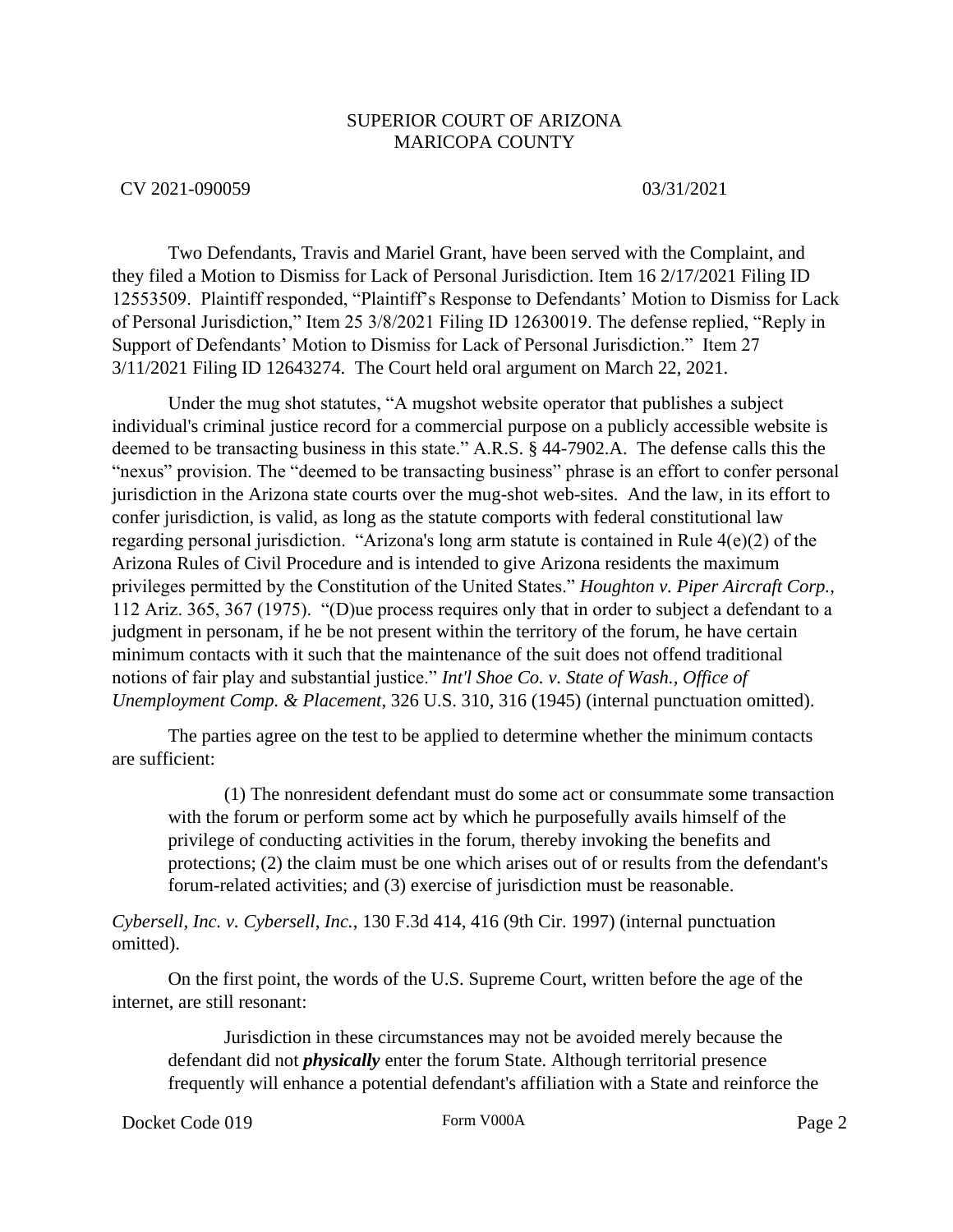## SUPERIOR COURT OF ARIZONA MARICOPA COUNTY

## CV 2021-090059 03/31/2021

reasonable foreseeability of suit there, it is an inescapable fact of modern commercial life that a substantial amount of business is transacted solely by mail and wire communications across state lines, thus obviating the need for physical presence within a State in which business is conducted. So long as a commercial actor's efforts are "purposefully directed" toward residents of another State, we have consistently rejected the notion that an absence of physical contacts can defeat personal jurisdiction there

*Burger King Corp. v. Rudzewicz*, 471 U.S. 462, 476 (1985) (bold and italic in original).

The Court finds that a defendant who actively "scrapes<sup>1</sup>" the arrest details that the sheriff's office publishes on its website is purposely availing himself of the privilege of conducting activities in the forum (the first prong). This is true even though the defendant, as here, charges no fee to remove a mugshot. The only money that Defendants make in the instant matter is from Google, based on the number of views of each page and the number of views of each ad on the websites.<sup>2</sup>

John Doe claims to have suffered injury and damages in Arizona from the publication of his mug shot on Defendants' websites (the second prong of the test).

In looking at the activity – scraping the sheriff's office website – and the injury that Doe claims from that activity in Arizona, it is reasonable to exercise jurisdiction over Travis Grant (the third prong).

Travis Paul Grant is subject to the jurisdiction of this Court. Further, the Court finds that A.R.S. § 44-7902.A meets constitutional muster.

The Court finds, however, that Mariel Grant is not subject to the jurisdiction of this Court. She produced evidence that although her name appears in Florida public records as a manager of an entity, not named in the complaint, related to the web-sites, she has nothing to do with them. Thus, Mariel argues, she is not a "mugshot website operator" under the statutes. $3$ Also, Florida is not a community property state. There is no basis to join her in this action.

 $\overline{a}$ 

 $<sup>1</sup>$  Travis Grant's affidavit described the process this way, "After this information is published</sup> online by the arresting agency, my system uses software to automatically copy and compile the records into our database."

<sup>&</sup>lt;sup>2</sup> Whether the commercial purposes (attracting third party advertisers to the website and generating pay-per-click advertising revenue) are prohibited by the mugshot act is not before the Court on this Motion.

<sup>&</sup>lt;sup>3</sup> A.R.S. § 44-7901.4: "Mugshot website operator' means a person that publishes a criminal justice record on a publicly available internet website for a commercial purpose."